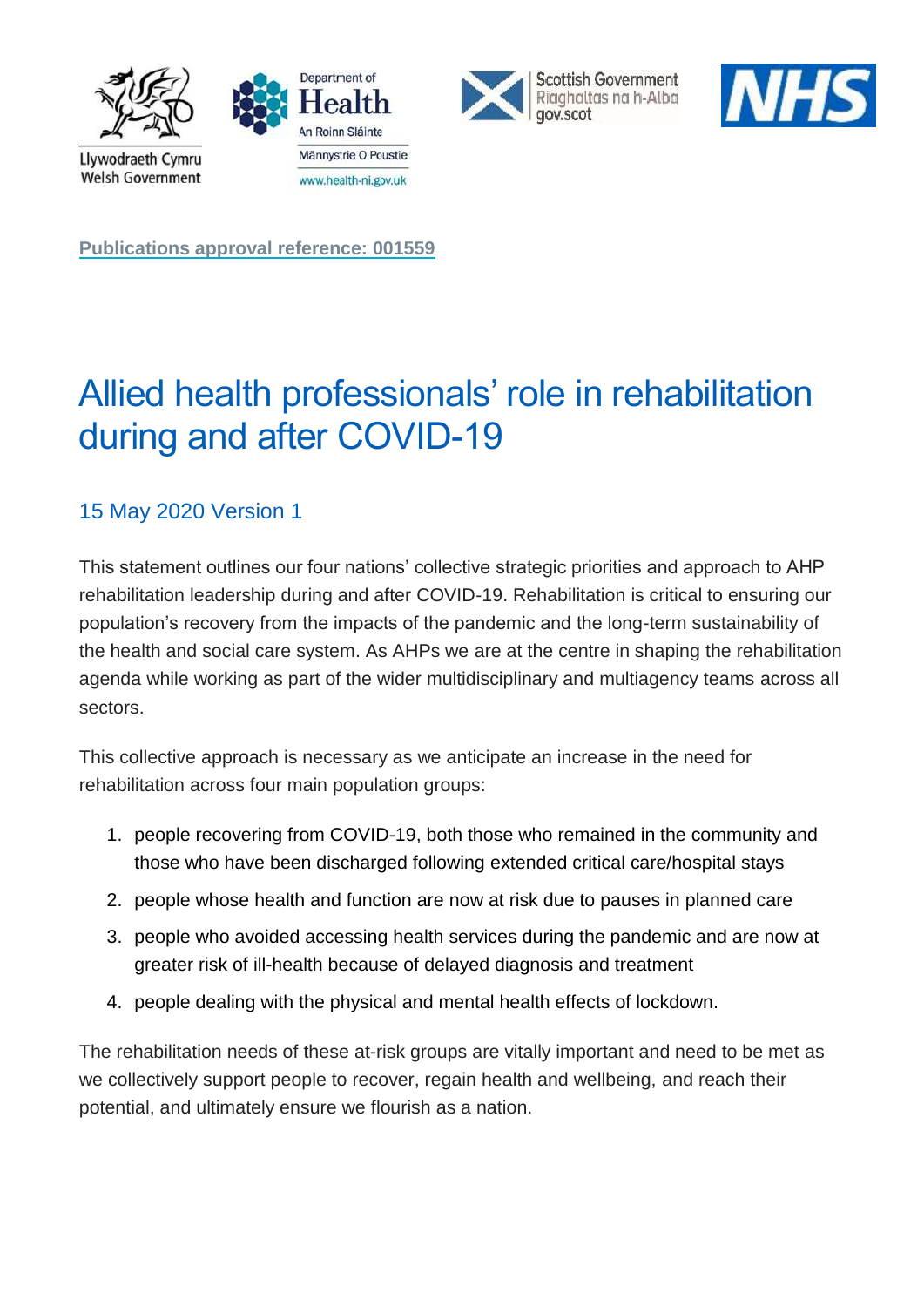### **We will maintain our commitment to people and populations**

We will continue to adopt a whole-population and whole systems approach to rehabilitation. While we currently prioritise interventions for those at greatest risk, we will ensure that the needs of others are not overlooked. We will engage with the widest cohort possible, through new ways of working, to achieve greater reach and to minimise avoidable deterioration. We will work with system partners to identify groups at risk of avoidable harm.

### **We will pursue personalised care**

We will focus on what matters to the individual, using shared decision-making to work in partnership with them and others and embracing opportunities to support self-management. We will adopt holistic approaches to rehabilitation, recognising the physical, psychological and social impact of the pandemic.

## **We will embrace new ways of working**

The pandemic has demanded our quick adoption of new ways of working, eg our use of digital technology and our approach to skill mix. Where these new practices are benefitting patient experience and staff satisfaction, clinical outcomes, productivity and environmental impact, we will retain and further develop them as a legacy benefit. We will commit to using released resources to direct more energy and effort at reducing health inequalities.

## **We will use all available resources**

We will proactively and creatively support students, AHPs returning to the NHS, colleagues in social care and the voluntary/independent sectors, family and friends to maximise rehabilitation. We will support practitioners to work to the top of their licence. We will adopt the principles of social prescribing, recognising that physical, psychological and social health and wellbeing will be supported through a holistic approach, and we will use community assets safely during the pandemic.

### **We will take care of ourselves and our colleagues**

The pandemic has affected all our professional and personal lives, both physically and emotionally. We will prioritise self-care and build team resilience by ensuring we are working in a physically and psychologically safe environment and enabling access to physical and mental wellbeing resources. Where AHPs have changed roles during the pandemic, we will support them to return to AHP services in the future, and further advance the professions by building on their new skills and knowledge. Everyone's contribution will be valued, whether this is frontline delivery of rehabilitation or other essential activities that enable this.

# **Finally, thank you**

AHPs and their support staff are making a major contribution to the COVID-19 response and we will be pivotal as this pandemic enters its next phase. We are immensely proud of the AHP response. There are challenging times ahead as we support the rehabilitation needs of